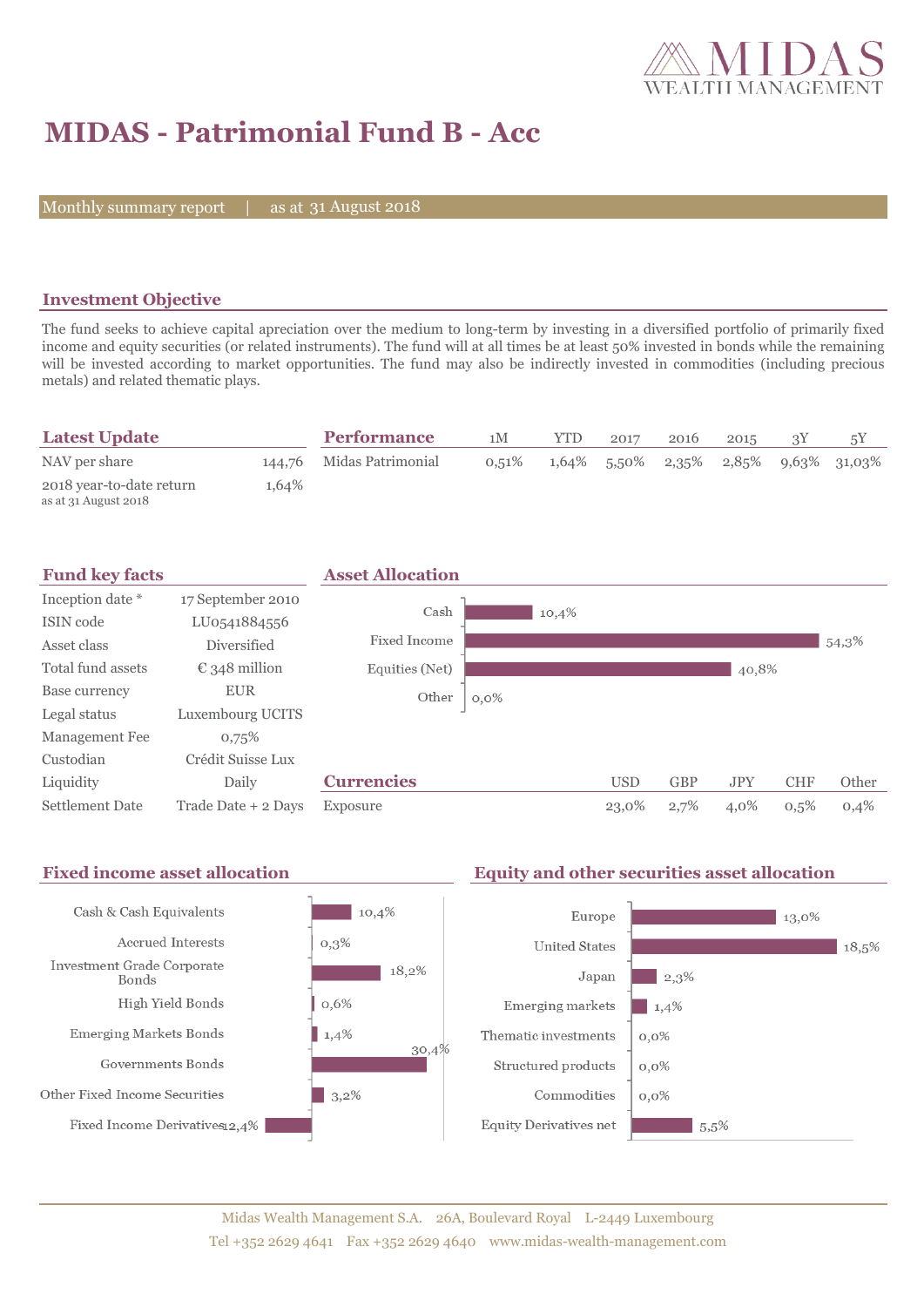

# **MIDAS - Patrimonial Fund B - Acc**

Monthly summary report | as at 31 August 2018

| Top 10 fixed income holdings          | YTM     | Rating     | Weight  | <b>Fixed income rating breakdown</b> |
|---------------------------------------|---------|------------|---------|--------------------------------------|
| DEUTSCHLAND REP : DBR 0 1/2 08/15/27  | 0,2%    | AAA        | 5,6%    |                                      |
| FRANCE O.A.T.: FRTR 0 1/2 05/25/25    | 0,2%    | AA         | $3,2\%$ | AAA<br>16,3%                         |
| BTPS: BTPS 1.45 11/15/24              | 2,9%    | <b>BBB</b> | 2,6%    | AA<br>19,2%                          |
| BTPS : BTPS 2 02/01/28                | $3,2\%$ | <b>BBB</b> | 2,6%    | 2,8%<br>А                            |
| HELLENIC T-BILL : GTB 0 10/05/18      | 0,7%    | B          | $2,5\%$ | <b>BBB</b><br>39,9%                  |
| AGENCE FRANCAISE : AGFRNC 0 1/8 11/1. | 0,2%    | AA         | 2,3%    | <b>BB</b><br>2,7%                    |
| SPANISH GOV'T: SPGB 1.6 04/30/25      | 0,8%    | $BBB+$     | 1,6%    | B<br>4,8%                            |
| GAZPROMBANK: GPBRU 3.984 10/30/18     | $3,2\%$ | $BB+$      | 1,4%    | <b>CCC</b><br>$0,0\%$                |
| MOLNLYCKE HLD: MOLNLY 17/8 02/28/     | 1,5%    | BBB-       | $1,2\%$ | <b>NR</b><br>14,4%                   |
| BUNGE FINANCE EU : BG 1.85 06/16/23   | 1,4%    | <b>BBB</b> | $1,2\%$ |                                      |

| Top 10 equity holdings         | Sector                        | Weight | <b>Equity sector breakdown</b>                             |
|--------------------------------|-------------------------------|--------|------------------------------------------------------------|
| <b>AMAZON.COM INC</b>          | Consumer Discretionar 0,9%    |        | <b>Consumer Discretionary</b><br>13,3%                     |
| <b>APPLE INC</b>               | Information Technolog 0,9%    |        | Consumer Staples<br>9,4%                                   |
| <b>BANK OF AMERICA CORP</b>    | Financials                    | 0,8%   | Energy<br>4,9%                                             |
| ROYAL CARIBBEAN CRUISES LTD    | Consumer Discretionar 0,8%    |        | Financials<br>14,7%                                        |
| <b>JPMORGAN CHASE &amp; CO</b> | Financials                    | 0,8%   | Health Care<br>12,4%                                       |
| <b>MICROSOFT CORP</b>          | <b>Information Technolog</b>  | 0,8%   | Information Technology<br>22,8%<br>Industrials<br>$11,0\%$ |
| VISA INC                       | Information Technolog 0,8%    |        | Materials<br>$\blacksquare$ 4,7%                           |
| LYONDELLBASELL INDU-CL A       | Materials                     | 0,8%   | Telecommunication<br>1.9%                                  |
| <b>ALPHABET INC-CL A</b>       | <b>Information Technolog</b>  | 0,7%   | Utilities<br>$1,1\%$                                       |
| <b>BROADCOM INC</b>            | <b>Information Technology</b> | 0,7%   | Real Estate<br>$13,9\%$                                    |

### **Top 5 funds and other holdings**

| Amundi Japan TOPIX ETF       | 2,3%    |
|------------------------------|---------|
| <b>MM Convertible Europe</b> | $1,5\%$ |